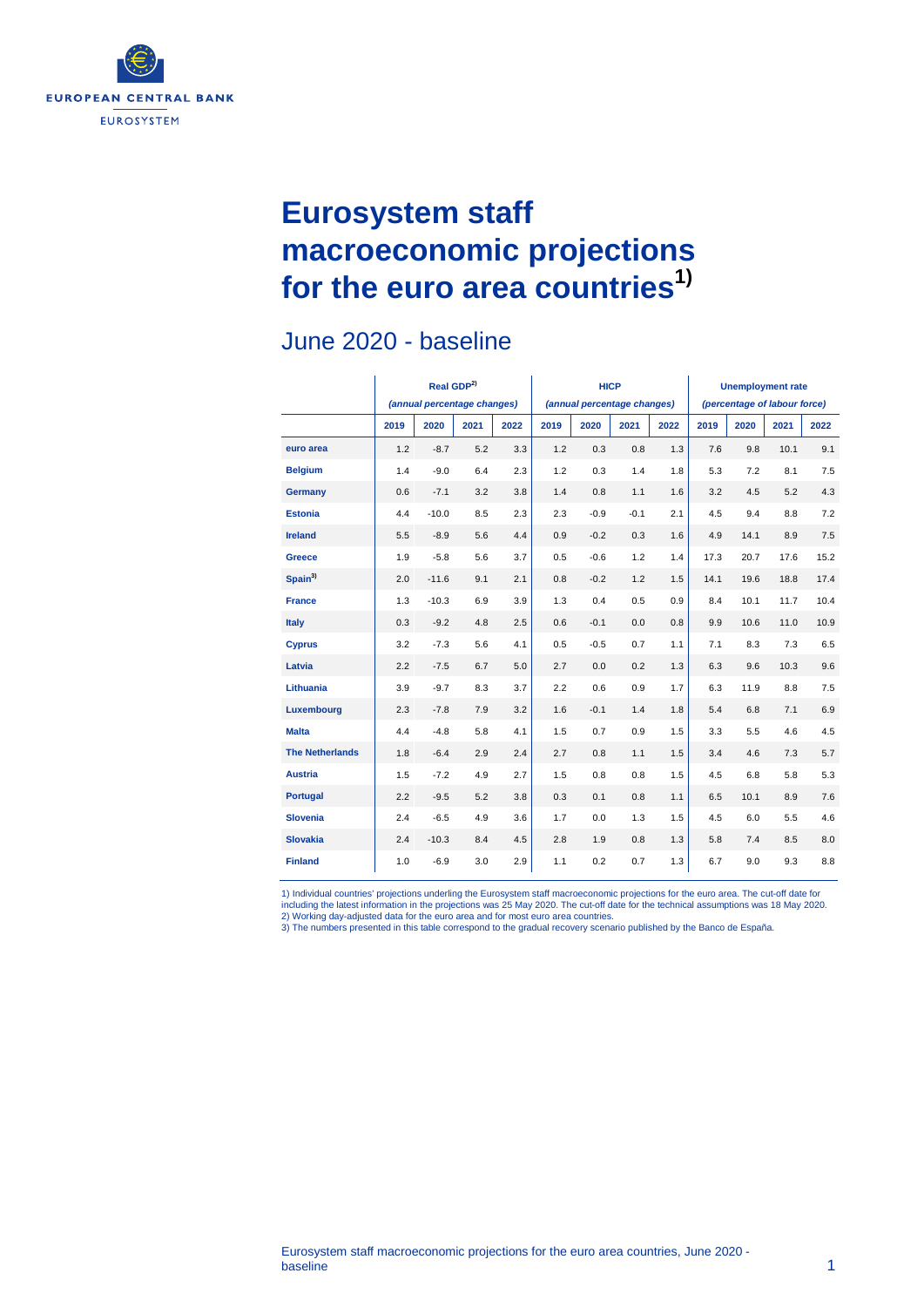

## **Eurosystem staff macroeconomic projections for the euro area countries1)**

#### **Real GDP2)** *(annual percentage changes)* **HICP** *(annual percentage changes)* **Unemployment rate** *(percentage of labour force)* **2019 2020 2021 2022 2019 2020 2021 2022 2019 2020 2021 2022 euro area** 1.2 -12.6 3.3 3.8 1.2 0.2 0.4 0.9 7.6 11.3 12.5 11.2 **Belgium** 1.4 -13.4 5.4 3.7 1.2 0.2 1.4 1.8 5.3 8.2 10.5 9.4 **Germany** 0.6 -10.0 -0.5 4.2 1.4 0.8 0.9 1.4 3.2 5.5 7.2 5.9 **Estonia** 4.4 -14.0 7.4 2.3 2.3 -1.3 -1.4 1.7 4.5 10.7 10.8 8.2 **Ireland3)** - - - - - - - - - - - - **Greece** 1.9 -9.4 5.7 4.6 0.5 -0.8 1.1 1.4 17.3 24.3 20.3 17.3 **Spain4)** 2.0 -15.1 6.9 4.0 0.8 -0.3 0.9 1.2 14.1 23.6 24.7 22.2 **France** 1.3 -15.8 6.1 3.7 1.3 0.2 -0.5 -0.1 8.4 12.0 13.8 12.5 **Italy** 0.3 -13.1 3.5 2.7 0.6 -0.3 -0.3 0.5 9.9 11.1 11.9 11.9 **Cyprus** 3.2 -9.9 5.1 3.5 0.5 -0.8 0.3 0.9 7.1 8.7 7.7 7.3 **Latvia** 2.2 -13.5 9.7 4.8 2.7 0.0 -0.3 0.8 6.3 10.6 11.6 10.3 **Lithuania** 3.9 -17.0 0.0 5.5 2.2 0.6 -0.3 0.9 6.3 14.0 17.3 13.9 **Luxembourg** 2.3 -13.4 4.8 5.3 1.6 -0.3 1.3 1.7 5.4 7.3 7.9 7.7 **Malta** 4.4 -8.3 6.8 3.8 1.5 0.5 0.6 1.3 3.3 6.1 5.7 5.5 **The Netherlands** 1.8 -11.8 2.2 4.6 2.7 0.6 0.8 0.8 3.4 5.0 9.2 8.0 **Austria** 1.5 -9.2 3.5 3.4 1.5 0.7 0.2 1.3 4.5 7.3 6.6 5.9 **Portugal** 2.2 -13.1 1.7 3.5 0.3 0.0 0.7 0.9 6.5 11.4 11.4 9.9 **Slovenia** 2.4 -10.0 0.4 4.0 1.7 -0.1 0.9 1.0 4.5 6.8 6.7 5.9 **Slovakia** 2.4 -14.7 4.1 4.1 2.8 1.8 0.5 1.0 5.8 8.5 11.2 10.9 **Finland** 1.0 -11.5 1.7 2.3 1.1 -0.1 0.4 1.1 6.7 10.4 11.8 11.4

### June 2020 - severe scenario

1) Alternative scenarios (severe and mild) are based on different assumptions regarding the future evolution of the COVID-19 pandemic and the associated containment measures (see Box 3 ["Alternative scenarios for the euro area economic outlook"](https://www.ecb.europa.eu/pub/projections/html/ecb.projections202006_eurosystemstaff%7E7628a8cf43.en.html#toc6) in the<br>article "Eurosystem staff macroeconomic projections for the euro area, June 2020" published on E cut-off date for including the latest information in the projections was 25 May 2020. The cut-off date for the technical assumptions was 18 May 2020.

2) Working day-adjusted data for the euro area and for most euro area countries.

3) The national central bank did not publish the severe scenario. 4) The numbers presented in this table correspond to the very slow recovery scenario published by the Banco de España.